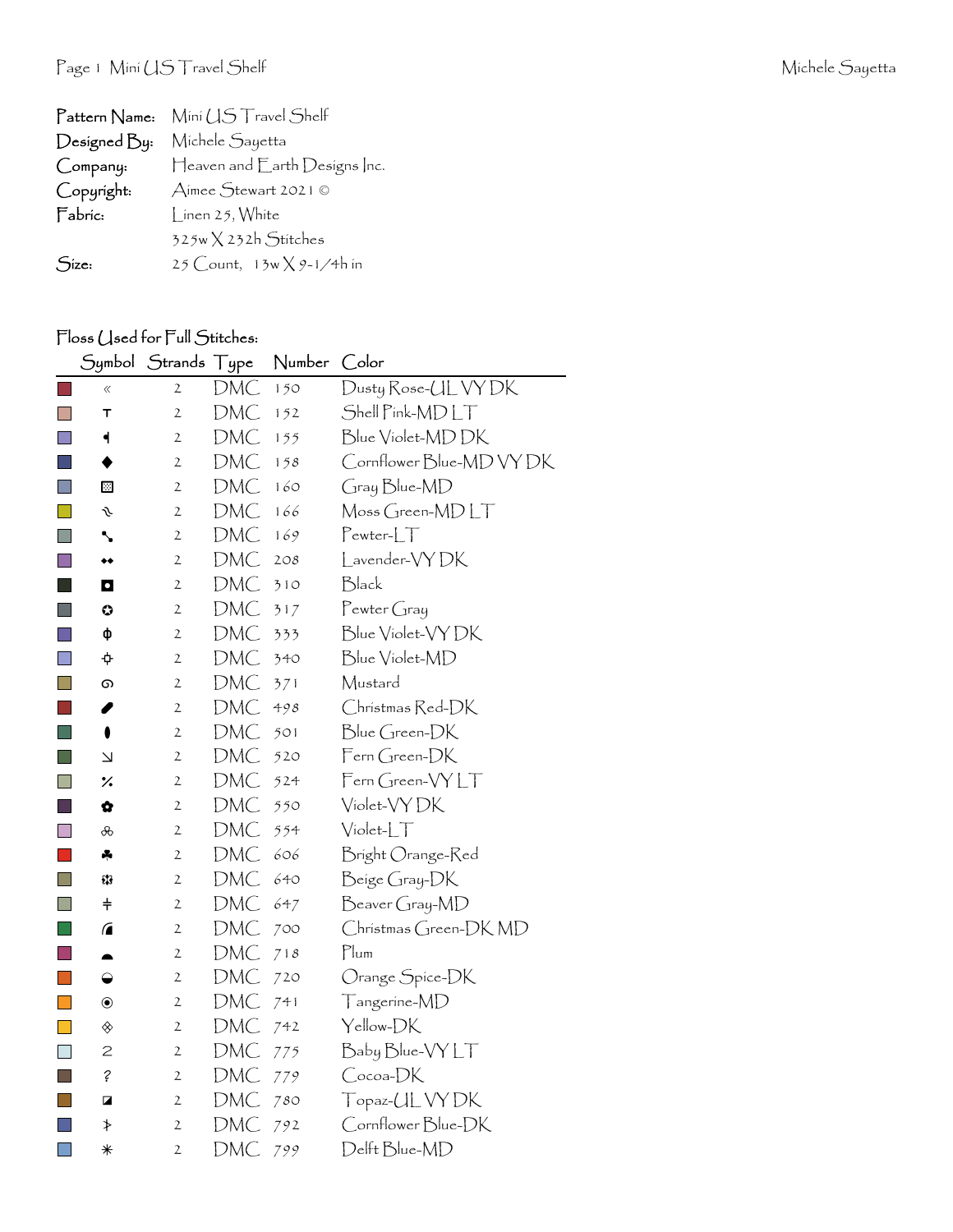|                          | Symbol      | Strands        | Type | Number | Color                                         |
|--------------------------|-------------|----------------|------|--------|-----------------------------------------------|
|                          | 余           | $\mathfrak{2}$ | DMC  | 819    | $B$ aby $P$ ink- $LT$                         |
|                          |             | 2              | DMC  | 820    | Royal Blue-VY DK                              |
|                          | 0           | $\mathfrak{2}$ | DMC  | 823    | Navy Blue-DK                                  |
|                          | ⊌           | 2              | DMC  | 827    | Blue-VYLT                                     |
|                          | //          | 2              | DMC  | 832    | Golden Olive                                  |
|                          | ❸           | 2              | DMC  | 890    | Pistachio Green-ULDK                          |
|                          | =           | 2              | DMC  | 891    | $\mathsf{C}$ arnation- $\mathsf{D}\mathsf{K}$ |
|                          | ❀           | 2              | DMC  | 902    | Antique Mauve-VY DK                           |
|                          | ۰           | 2              | DMC  | 905    | $\Gamma$ arrot Green- $\Box K$                |
|                          | X           | 2              | DMC  | 906    | Parrot Green-MD                               |
|                          | €           | 2              | DMC  | 910    | $\mathsf{F}_{\mathsf{merald}}$ Green-DK       |
|                          | Z           | $\mathbf{2}$   | DMC  | 912    | $\mathsf{F}_{\mathsf{merald}}$ Green-LT       |
|                          | ◈           | 2              | DMC  | 913    | Nile Green-MD                                 |
|                          | Χ           | $\mathfrak{2}$ | DMC  | 917    | $Plum-MD$                                     |
|                          | ⊟           | 2              | DMC  | 930    | Antique Blue-DK                               |
|                          |             | 2              | DMC  | 931    | Antique Blue-MD                               |
|                          | ▣           | 2              | DMC  | 932    | Antique Blue-LT                               |
|                          | □           | 2              | DMC  | 936    | Avocado Green-VYDK                            |
|                          | ٠           | 2              | DMC  | 939    | Navy Blue-VY DK                               |
|                          | ☆           | 2              | DMC  | 943    | Bright Green-MD                               |
|                          | 未           | 2              | DMC  | 958    | Sea Green-DK                                  |
|                          | ★           | 2              | DMC  | 961    | Dusty Rose-DK                                 |
|                          | ♯           | 2              | DMC  | 966    | Baby Green-MD                                 |
|                          | \$          | 2              | DMC  | 977    | Golden Brown-LT                               |
|                          | ⇓           | 2              | DMC  | 995    | Electric Blue-DK                              |
|                          | ⚠           | 2              | DMC  | 996    | Electric Blue-MD                              |
|                          | $_{\oplus}$ | 2              | DMC  | 3042   | Antique Violet-LT                             |
| $\overline{\phantom{a}}$ | У           | $\mathbf{2}$   | DMC  | 3047   | Yellow Beige-LT                               |
| $\mathbf{I}$             | ↑           | 2              | DMC  | 3072   | Beaver Gray-VYLT                              |
|                          | ┻           | 2              | DMC  | 3328   | Salmon-DK                                     |
|                          | ⊞           | 2              | DMC  | 3348   | Yellow Green-LT                               |
|                          | *           | $\mathfrak{2}$ | DMC  | 3350   | Dusty Rose-UL DK                              |
|                          | 皿           | 2              | DMC  | 3363   | Pine Green-MD                                 |
|                          | ↖           | 2              | DMC  | 3608   | $Plum- VYLT$                                  |
|                          | ⇔           | 2              | DMC  | 3713   | Salmon-VYLT                                   |
|                          | ∗           | $\mathbf{2}$   | DMC  | 3722   | Shell Pink-MD                                 |
|                          | ┛           | 2              | DMC  | 3743   | Antique Violet-VYLT                           |
|                          | ∗*          | 2              | DMC  | 3747   | Blue Violet-VYLT                              |
|                          | ₩           | $\mathbf{2}$   | DMC  | 3766   | $\mathsf{PacockBlue}\_\top$                   |
|                          | V           | 2              | DMC  | 3770   | Tawny-VYLT                                    |
|                          | ш           | $\mathfrak{2}$ | DMC  | 3787   | Brown Gray-DK                                 |
|                          |             | 2              | DMC  | 3799   | Pewter Gray-VY DK                             |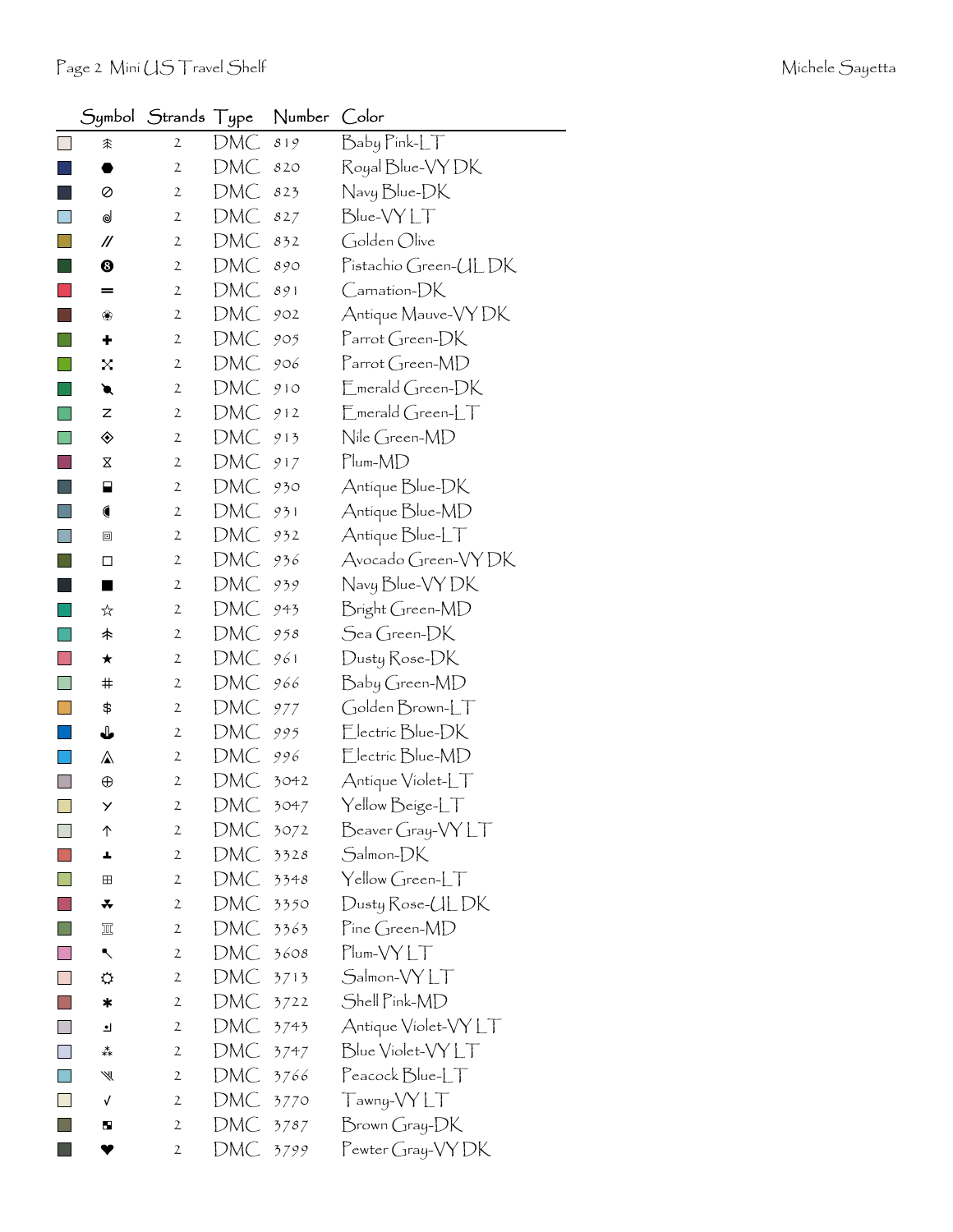|             |                |          | Symbol Strands Type Number Color |                            |
|-------------|----------------|----------|----------------------------------|----------------------------|
| ¢           | $\overline{2}$ | DMC .    | 3805                             | Cyclamen Pink              |
| Ø           | 2              | DMC.     | 3808                             | Turquoise- <i>UL</i> VY DK |
| ᄇ           | 2              | DMC.     | 3822                             | $Straw-1$                  |
| Д           | $\mathfrak{2}$ | DMC .    | 3830                             | $T$ erra Cotta-MD          |
| ⊕           | $\mathfrak{2}$ | DMC 3831 |                                  | Raspberry-DK               |
| X           | $\overline{2}$ | DMC.     | 3834                             | Grape-DK                   |
| ſ           | $\overline{2}$ | DMC 3835 |                                  | Grape-MD                   |
| ♧           | $\overline{2}$ | DMC 3836 |                                  | GrapherLT                  |
| ☀           | $\overline{2}$ | DMC .    | 3838                             | Lavender Blue-DK           |
| ×           | 2              | DMC 3842 |                                  | Wedgewood-DK               |
| $\mathbf x$ | $\overline{2}$ | DMC -    | 3846                             | Bright Turquoise-LT        |
| $\boxtimes$ | $\mathfrak{2}$ | DMC 3858 |                                  | Rosewood-MD                |
| ◉           | $\overline{2}$ | DMC .    | 3860                             | (coa                       |
| ♦           | $\overline{2}$ | DMC.     | 3861                             | $Cocoa-LT$                 |
| C           | 2              | DMC -    | 3862                             | Mocha Beige-DK             |
| N           | $\overline{2}$ | DMC 3865 |                                  | Winter White               |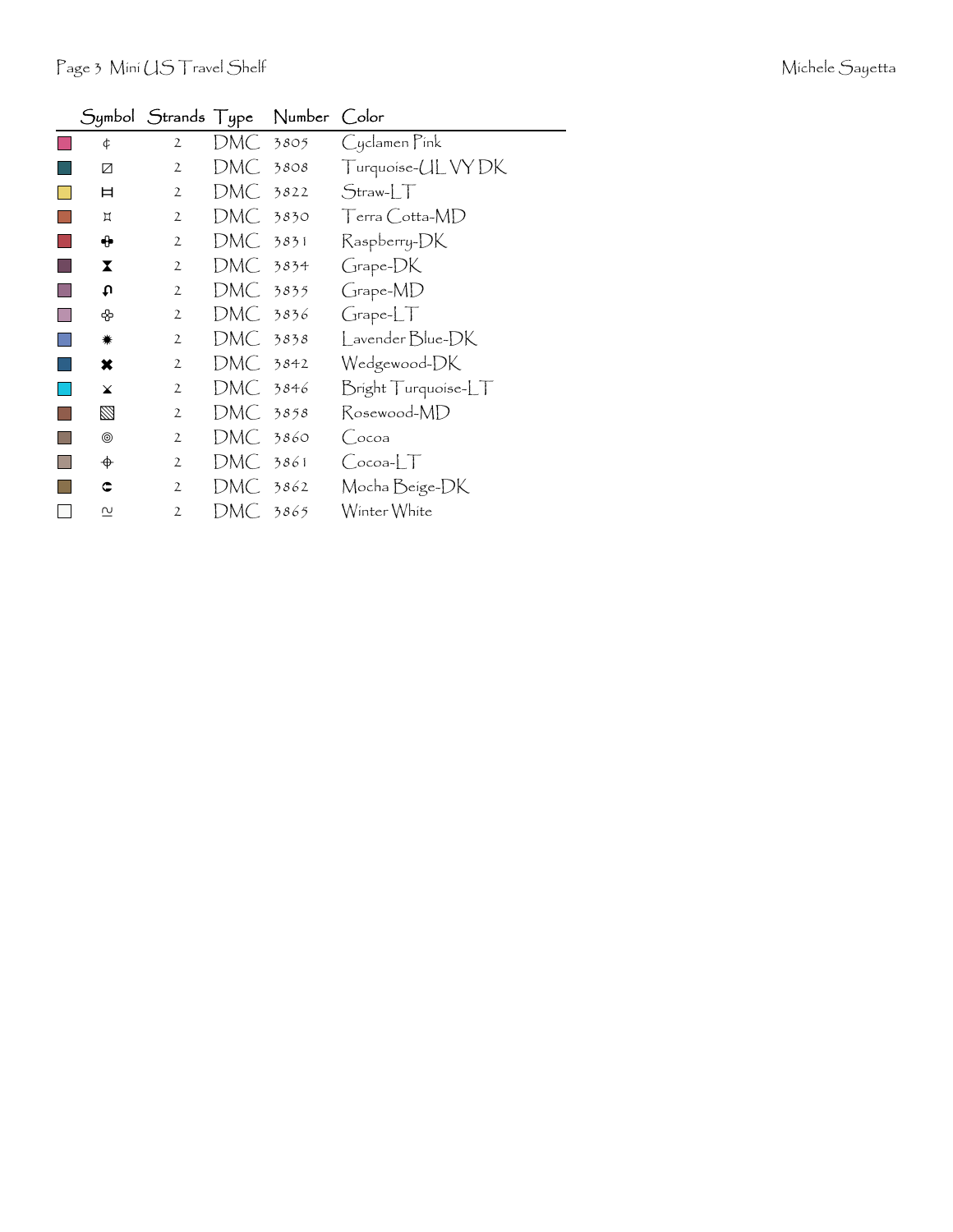## Usage Summary

Strands Per Skein: 6 Skein Length: 313.0 in

| Type                   | Number | Ful  | $\mathsf{H\!}\mathrm{a}\mathsf{f}$ |                    |            |       |       |                      |                    |                    | Quarter Petite Back(in) Str(in) Spec(in) French Bead Skein Est. |
|------------------------|--------|------|------------------------------------|--------------------|------------|-------|-------|----------------------|--------------------|--------------------|-----------------------------------------------------------------|
| $\blacksquare$ DMC     | 150    | 496  | $\circlearrowleft$                 | $\circlearrowleft$ | $\circ$    | $O.O$ | $O.O$ | O.O                  | $\circlearrowleft$ | $\circlearrowleft$ | 1.000                                                           |
| $\Box$ DMC             | 152    | 1543 | O                                  | $\circ$            | O          | O.O   | O.O   | O.O                  | O                  | O                  | 1.000                                                           |
| $\square$ DMC          | 155    | 348  | O                                  | O                  | O          | O.O   | 0.0   | O.O                  | O                  | O                  | 1.000                                                           |
| $\Box$ DMC             | 158    | 496  | $\circ$                            | O                  | O          | O.O   | O.O   | O.O                  | O                  | O                  | 1.000                                                           |
| $\Box$ DMC             | 160    | 368  | O                                  | O                  | O          | O.O   | O.O   | O.O                  | O                  | O                  | 1.000                                                           |
| $\Box$ DMC             | 166    | 512  | $\circ$                            | O                  | O          | O.O   | 0.0   | O.O                  | O                  | O                  | 1.000                                                           |
| $\Box$ DMC             | 169    | 942  | O                                  | O                  | O          | O.O   | O.O   | O.O                  | O                  | O                  | 1.000                                                           |
| $\Box$ DMC             | 2O8    | 667  | $\circ$                            | O                  | O          | O.O   | O.O   | O.O                  | O                  | O                  | 1.000                                                           |
| $\blacksquare$ dmC     | 310    | 2446 | O                                  | O                  | O          | O.O   | O.O   | O.O                  | O                  | O                  | 1.000                                                           |
| $\blacksquare$ DMC     | 317    | 1040 | O                                  | O                  | O          | O.O   | 0.0   | O.O                  | O                  | O                  | 1.000                                                           |
| $\square$ DMC          | 333    | 912  | O                                  | O                  | O          | O.O   | O.O   | O.O                  | O                  | O                  | 1.000                                                           |
| $\square$ DMC          | 340    | 571  | O                                  | O                  | O          | O.O   | O.O   | O.O                  | O                  | O                  | 1.000                                                           |
| $\Box$ DMC             | 371    | 941  | O                                  | O                  | O          | O.O   | 0.0   | O.O                  | O                  | O                  | 1.000                                                           |
| $\blacksquare$ DMC     | 498    | 2039 | O                                  | O                  | O          | O.O   | 0.0   | O.O                  | O                  | O                  | 1.000                                                           |
| $\blacksquare$ DMC     | 501    | 585  | O                                  | O                  | O          | O.O   | O.O   | O.O                  | O                  | O                  | 1.000                                                           |
| $\blacksquare$ DMC     | 520    | 388  | O                                  | O                  | O          | O.O   | 0.0   | O.O                  | O                  | O                  | 1.000                                                           |
| $\square$ DMC          | 524    | 526  | $\circ$                            | O                  | O          | O.O   | O.O   | O.O                  | O                  | O                  | 1.000                                                           |
| $\blacksquare$ DMC     | 550    | 833  | O                                  | O                  | O          | O.O   | O.O   | O.O                  | O                  | O                  | 1.000                                                           |
| $\square$ DMC          | 554    | 634  | O                                  | O                  | O          | O.O   | 0.0   | O.O                  | O                  | O                  | 1.000                                                           |
| $\blacksquare$ DMC     | 606    | 1158 | O                                  | O                  | O          | O.O   | 0.0   | O.O                  | O                  | O                  | 1.000                                                           |
| $\square$ DMC          | 640    | 773  | O                                  | O                  | O          | O.O   | O.O   | O.O                  | O                  | O                  | 1.000                                                           |
| $\square$ DMC          | 647    | 557  | O                                  | O                  | O          | O.O   | 0.0   | O.O                  | O                  | O                  | 1.000                                                           |
| $\blacksquare$ DMC     | 700    | 373  | O                                  | O                  | O          | O.O   | O.O   | O.O                  | O                  | O                  | 1.000                                                           |
| $\square$ DMC          | 718    | 453  | O                                  | O                  | O          | O.O   | 0.0   | O.O                  | O                  | O                  | 1.000                                                           |
| $\Box$ DMC             | 720    | 1085 | O                                  | O                  | O          | O.O   | 0.0   | O.O                  | O                  | O                  | 1.000                                                           |
| $\blacksquare$ DMC     | 741    | 810  | O                                  | O                  | O          | O.O   | O.O   | O.O                  | O                  | O                  | 1.000                                                           |
| $\Box$ DMC             | 742    | 1099 | $\circ$                            | $\circ$            | O          | O.O   | O.O   | O.O                  | O                  | O                  | 1.000                                                           |
| $\Box$ DMC 775         |        | 457  | O                                  | O                  | O          | O.O   | O.O   | O.O                  | O                  | O                  | 1.000                                                           |
| $\blacksquare$ DMC 779 |        | 440  | $\circ$                            | $\circlearrowleft$ | $\bigcirc$ | $O.O$ | $O.O$ | $O.O$                | O                  | $\circ$            | 1.000                                                           |
| $\blacksquare$ DMC 780 |        | 1167 | $\circ$                            | $\circ$            | $\bigcirc$ | $O.O$ | $O.O$ | $O.O$                | O                  | O                  | 1.000                                                           |
| $\Box$ DMC 792         |        | 486  | O                                  | O                  | O          | $O.O$ | $O.O$ | $O.O$                | O                  | O                  | 1.000                                                           |
| $\square$ DMC          | 799    | 511  | $\circ$                            | O                  | O          | $O.O$ | O.O   | $O.O$                | O                  | O                  | 1.000                                                           |
| $\square$ DMC          | 819    | 1063 | $\circ$                            | $\circ$            | O          | $O.O$ | $O.O$ | $O.O$                | O                  | O                  | 1.000                                                           |
| $\blacksquare$ DMC     | 820    | 1350 | $\circ$                            | O                  | O          | $O.O$ | $O.O$ | $O.O$                | O                  | O                  | 1.000                                                           |
| $\blacksquare$ DMC     | 823    | 734  | $\circ$                            | $\circlearrowleft$ | $\bigcirc$ | $O.O$ | $O.O$ | $O.O$                | O                  | O                  | 1.000                                                           |
| $\square$ DMC          | 827    | 740  | $\circ$                            | $\bigcirc$         | $\bigcirc$ | $O.O$ | $O.O$ | $\circ$ .<br>$\circ$ | $\bigcirc$         | $\bigcirc$         | 1.000                                                           |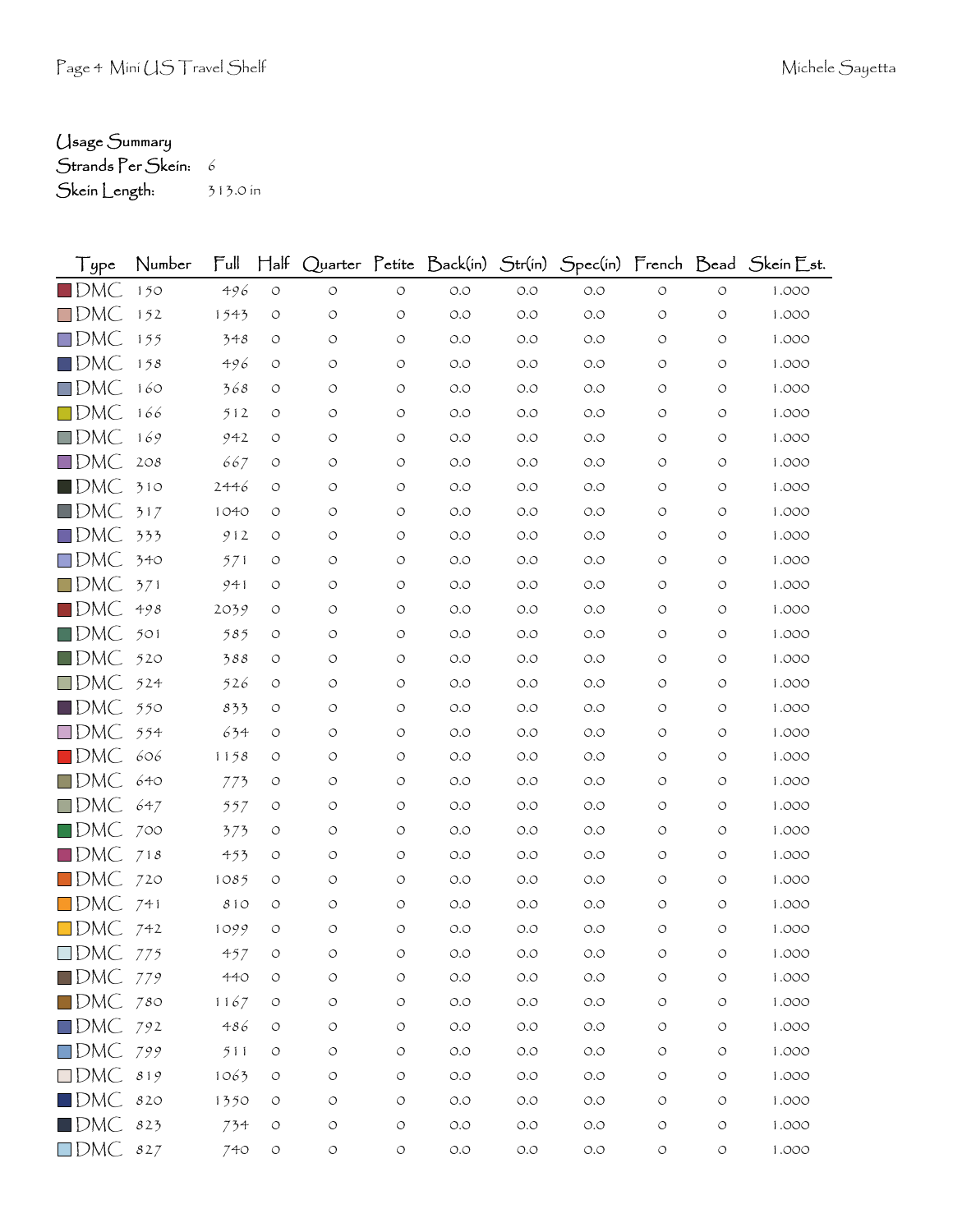| $\frac{1}{2}$ ype       | Number | $\mathsf{Full}$ | $H$ alf            |                    |                    | Quarter Petite Back(in) | Str(in) | Spec(in) French Bead |                    |                    | Skein Est. |
|-------------------------|--------|-----------------|--------------------|--------------------|--------------------|-------------------------|---------|----------------------|--------------------|--------------------|------------|
| $\square$ DMC           | 832    | 1002            | $\circ$            | $\circ$            | $\circ$            | $O.O$                   | $O.O$   | O.O                  | $\circlearrowleft$ | $\circ$            | 1.000      |
| $\blacksquare$ DMC      | 890    | 1391            | $\circ$            | O                  | O                  | O.O                     | $O.O$   | O.O                  | O                  | $\circ$            | 1.000      |
| $\Box$ DMC              | 891    | 673             | O                  | O                  | O                  | O.O                     | O.O     | O.O                  | O                  | $\circ$            | 1.000      |
| $\blacksquare$ DMC      | 902    | 2288            | O                  | $\circ$            | O                  | O.O                     | O.O     | O.O                  | O                  | O                  | 1.000      |
| $\blacksquare$ DMC      | 905    | 750             | O                  | O                  | O                  | O.O                     | O.O     | O.O                  | O                  | O                  | 1.000      |
| $\Box$ DMC              | 906    | 457             | O                  | $\circ$            | O                  | O.O                     | O.O     | O.O                  | O                  | O                  | 1.000      |
| $\blacksquare$ DMC      | 910    | 577             | O                  | O                  | O                  | O.O                     | O.O     | O.O                  | O                  | O                  | 1.000      |
| $\Box$ DMC              | 912    | 351             | O                  | O                  | O                  | O.O                     | O.O     | O.O                  | O                  | O                  | 1.000      |
| $\square$ DMC           | 913    | 370             | O                  | $\circ$            | O                  | O.O                     | O.O     | O.O                  | O                  | O                  | 1.000      |
| $\blacksquare$ DMC      | 917    | 467             | O                  | O                  | O                  | O.O                     | O.O     | O.O                  | O                  | O                  | 1.000      |
| $\blacksquare$ DMC      | 930    | 413             | O                  | O                  | O                  | O.O                     | O.O     | O.O                  | O                  | O                  | 1.000      |
| $\square$ DMC           | 931    | 785             | O                  | O                  | O                  | O.O                     | O.O     | O.O                  | O                  | $\circ$            | 1.000      |
| $\Box$ DMC              | 932    | 501             | O                  | O                  | O                  | O.O                     | O.O     | O.O                  | O                  | O                  | 1.000      |
| $\blacksquare$ DMC      | 936    | 1353            | O                  | O                  | O                  | O.O                     | O.O     | O.O                  | O                  | O                  | 1.000      |
| $\blacksquare$ DMC      | 939    | 1713            | O                  | O                  | O                  | O.O                     | O.O     | O.O                  | O                  | $\circ$            | 1.000      |
| $\square$ DMC           | 943    | 827             | O                  | O                  | O                  | O.O                     | O.O     | O.O                  | O                  | O                  | 1.000      |
| $\Box$ DMC              | 958    | 656             | O                  | O                  | O                  | O.O                     | O.O     | O.O                  | O                  | O                  | 1.000      |
| $\square$ DMC           | 961    | 1197            | O                  | O                  | O                  | O.O                     | O.O     | O.O                  | O                  | $\circ$            | 1.000      |
| $\square$ DMC.          | 966    | 653             | O                  | O                  | O                  | O.O                     | O.O     | O.O                  | O                  | O                  | 1.000      |
| $\square$ DMC           | 977    | 1583            | O                  | O                  | O                  | O.O                     | O.O     | O.O                  | O                  | O                  | 1.000      |
| $\square$ DMC           | 995    | 933             | O                  | O                  | O                  | O.O                     | $O.O$   | O.O                  | O                  | O                  | 1.000      |
| $\Box$ DMC              | 996    | 1256            | O                  | O                  | O                  | O.O                     | O.O     | O.O                  | O                  | $\circ$            | 1.000      |
| $\square$ DMC           | 3042   | 1062            | $\circ$            | $\circ$            | O                  | O.O                     | O.O     | O.O                  | O                  | O                  | 1.000      |
| $\square$ DMC           | 3047   | 1254            | O                  | O                  | O                  | O.O                     | O.O     | O.O                  | O                  | O                  | 1.000      |
| $\Box$ DMC              | 3072   | 758             | O                  | $\circ$            | O                  | O.O                     | O.O     | O.O                  | O                  | O                  | 1.000      |
| $\Box$ DMC              | 3328   | 910             | O                  | O                  | O                  | O.O                     | O.O     | O.O                  | O                  | O                  | 1.000      |
| $\Box$ DMC              | 3348   | 767             | $\circ$            | $\circ$            | O                  | $O.O$                   | $O.O$   | O.O                  | O                  | $\circ$            | 1.000      |
| $\blacksquare$ DMC      | 3350   | 242             | Ο                  | ∩                  | $\circ$            | O.O                     | O.O     | O.O                  | O                  | O                  | 1.000      |
| $\blacksquare$ DMC 3363 |        | 964             | $\circ$            | O                  | O                  | O.O                     | O.O     | O.O                  | O                  | $\circ$            | 1.000      |
| $\Box$ DMC              | 3608   | 949             | $\circ$            | $\circ$            | O                  | O.O                     | O.O     | O.O                  | O                  | $\circlearrowleft$ | 1.000      |
| $\square$ DMC           | 3713   | 1086            | O                  | O                  | O                  | O.O                     | $O.O$   | $O.O$                | O                  | O                  | 1.000      |
| $\square$ DMC           | 3722   | 783             | O                  | O                  | O                  | O.O                     | $O.O$   | O.O                  | O                  | $\circ$            | 1.000      |
| $\square$ DMC           | 3743   | 1124            | $\circ$            | O                  | O                  | O.O                     | $O.O$   | $O.O$                | O                  | $\circ$            | 1.000      |
| $\square$ DMC           | 3747   | 466             | O                  | O                  | O                  | O.O                     | $O.O$   | $O.O$                | O                  | O                  | 1.000      |
| $\square$ DMC           | 3766   | 964             | O                  | O                  | O                  | O.O                     | $O.O$   | O.O                  | O                  | $\circ$            | 1.000      |
| $\square$ DMC           | 3770   | 708             | $\circ$            | $\circ$            | O                  | O.O                     | $O.O$   | $O.O$                | O                  | $\circ$            | 1.000      |
| $\blacksquare$ DMC      | 3787   | 447             | O                  | O                  | O                  | $O.O$                   | $O.O$   | $O.O$                | O                  | O                  | 1.000      |
| $\blacksquare$ DMC      | 3799   | 632             | $\circ$            | O                  | O                  | O.O                     | $O.O$   | O.O                  | O                  | $\circ$            | 1.000      |
| $\square$ DMC           | 3805   | 822             | O                  | $\circ$            | O                  | $O.O$                   | $O.O$   | $O.O$                | O                  | $\circ$            | 1.000      |
| $\square$ DMC           | 3808   | 618             | O                  | O                  | O                  | O.O                     | $O.O$   | O.O                  | O                  | O                  | 1.000      |
| $\Box$ DMC              | 3822   | 1230            | O                  | O                  | O                  | O.O                     | O.O     | O.O                  | O                  | $\circ$            | 1.000      |
| $\blacksquare$ DMC      | 3830   | 755             | $\circlearrowleft$ | $\circlearrowleft$ | $\circlearrowleft$ | O.O                     | O.O     | O.O                  | $\circlearrowleft$ | $\circ$            | 1.000      |